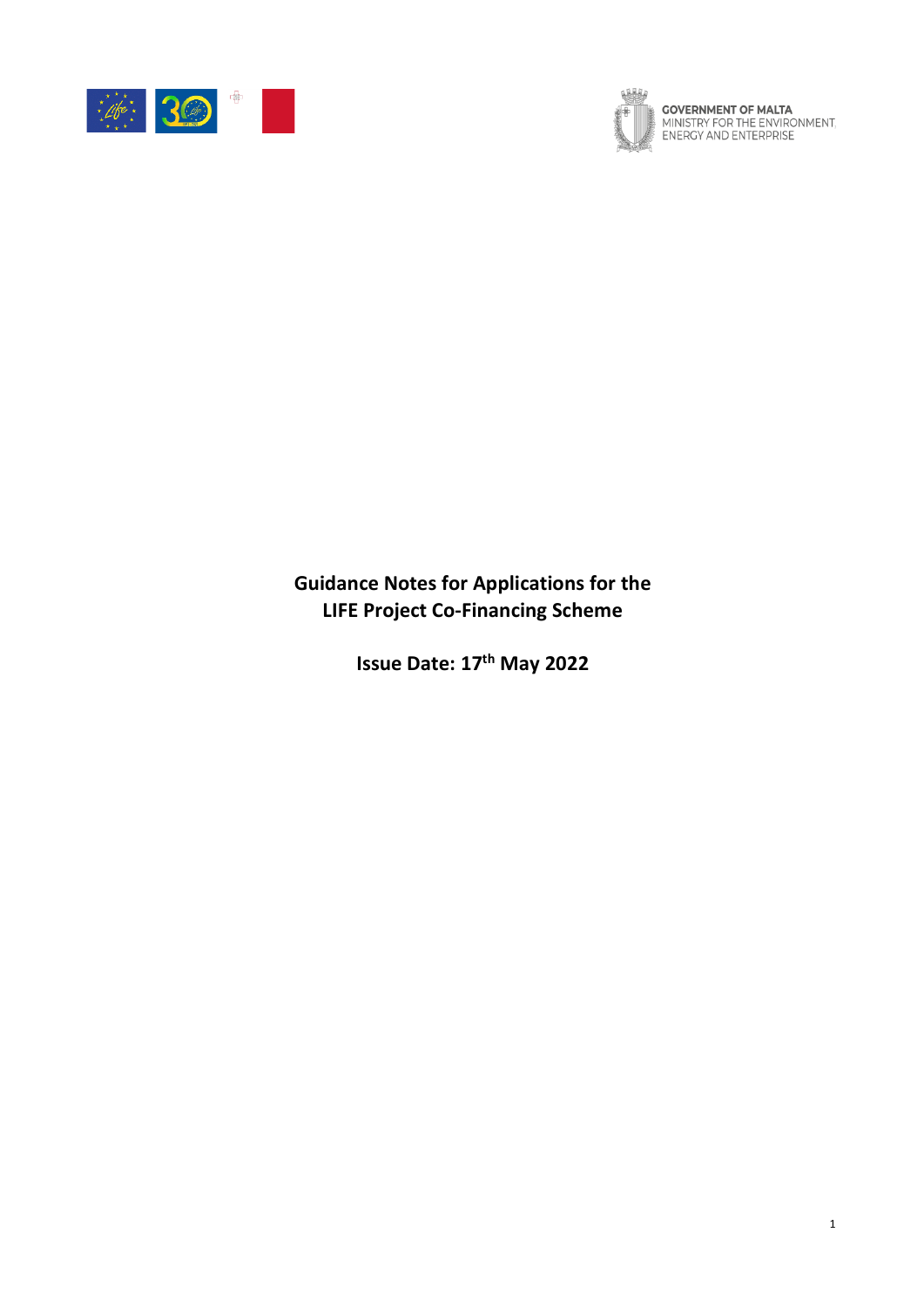# **Table of Contents**

<span id="page-1-0"></span>

| 1.1 |  |
|-----|--|
| 12  |  |
| 1.3 |  |
|     |  |
|     |  |
|     |  |
|     |  |
|     |  |
|     |  |
|     |  |
|     |  |
|     |  |
|     |  |
|     |  |
|     |  |
|     |  |
|     |  |
|     |  |
|     |  |
|     |  |
|     |  |
|     |  |
|     |  |
|     |  |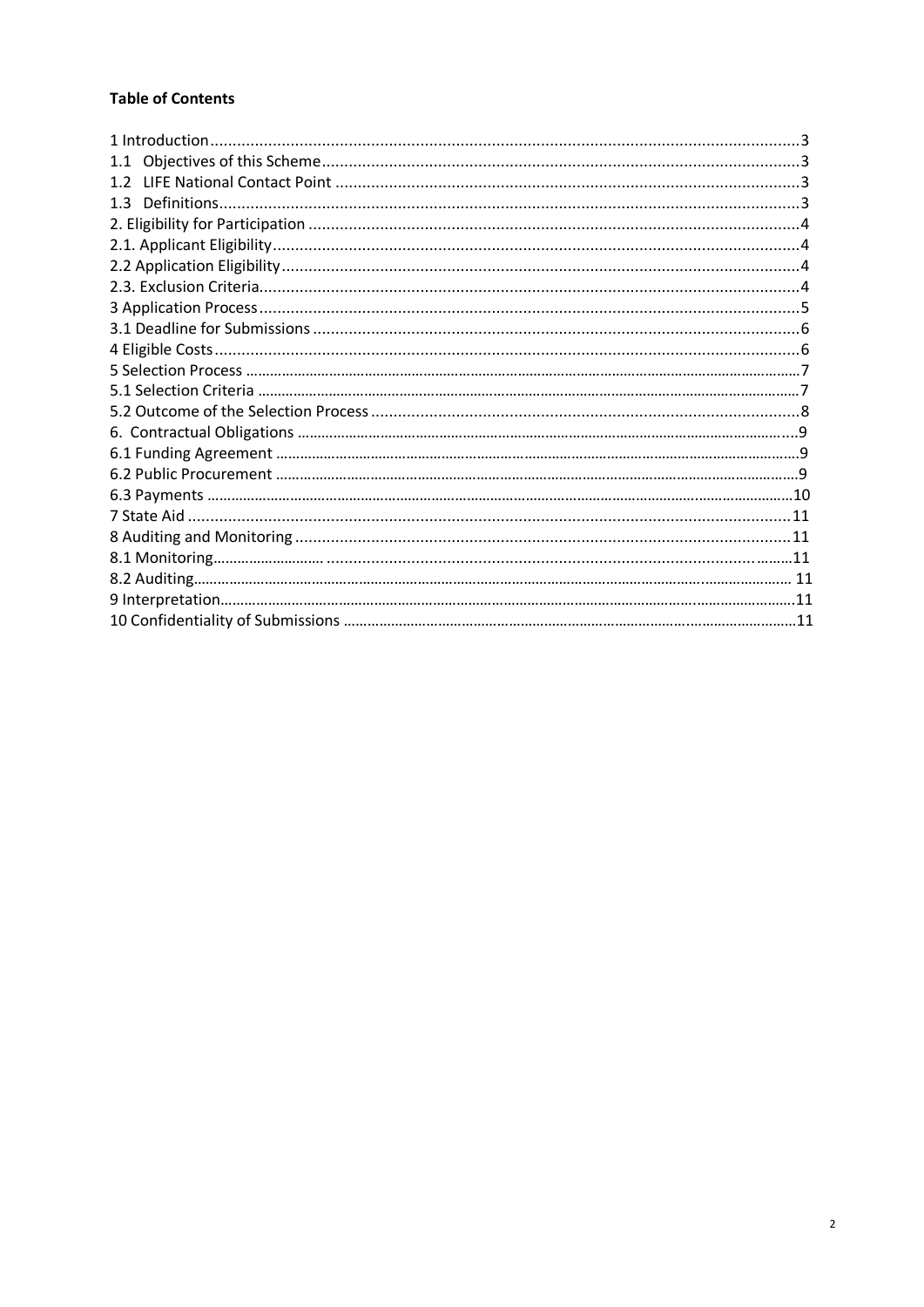### **1. Introduction**

The LIFE Project Co-Financing Scheme is offered by the Ministry for the Environment, Energy and Enterprise (hereinafter referred to as "MEEE") to increase participation in LIFE projects by voluntary organisations. MEEE understands the challenge faced by voluntary organisations with regard to capacities to applying and co-financing their project proposal under the LIFE Programme. Hence, through this Scheme, MEEE is offering to provide a grant of up to €150,000 towards the co-financing of a project proposal that is submitted from the LIFE Programme calls published on May 17, 2022.

### **1.1. Objective of this Scheme**

This Scheme is to assist voluntary organisations in the implementation of awarded projects under the LIFE Programme (2021-2027). The aim of this Scheme is to support voluntary organisations which, although capable of coordinating an EU funded project, may lack the means to cover their contribution of the budget and financing.

Priority shall be given to project proposals which cover the priority areas below:

- Measures and Management of Natura 2000 Sites;
- Climate Change Mitigation and Adaptation;
- Green Infrastructure;
- Energy Efficiency;
- Renewable Energy;
- Waste Management and/or Marine Litter; and/or
- Afforestation.

#### **1.2 LIFE National Contact Point**

Any questions or clarifications regarding this Scheme are to be addressed to the:

LIFE National Contact Point Ministry for the Environment, Energy and Enterprise 6, Qormi Road, Santa Venera

Ms Rachella Muscat Email: [life.meee@gov.mt](mailto:life.meee@gov.mt) Tel: 2331 6232

#### **1.3 Definitions**

In this Scheme, unless the context otherwise requires, the term:

"Applicant" means any voluntary organisation eligible to apply in terms of these Guidelines and which consequently applies for funding under this Scheme;

"Letter of Acceptance" means refers to a document outlining the understanding between MEEE and a voluntary organisation which provides the basis for future legally binding agreements (in this case, an official letter of approval).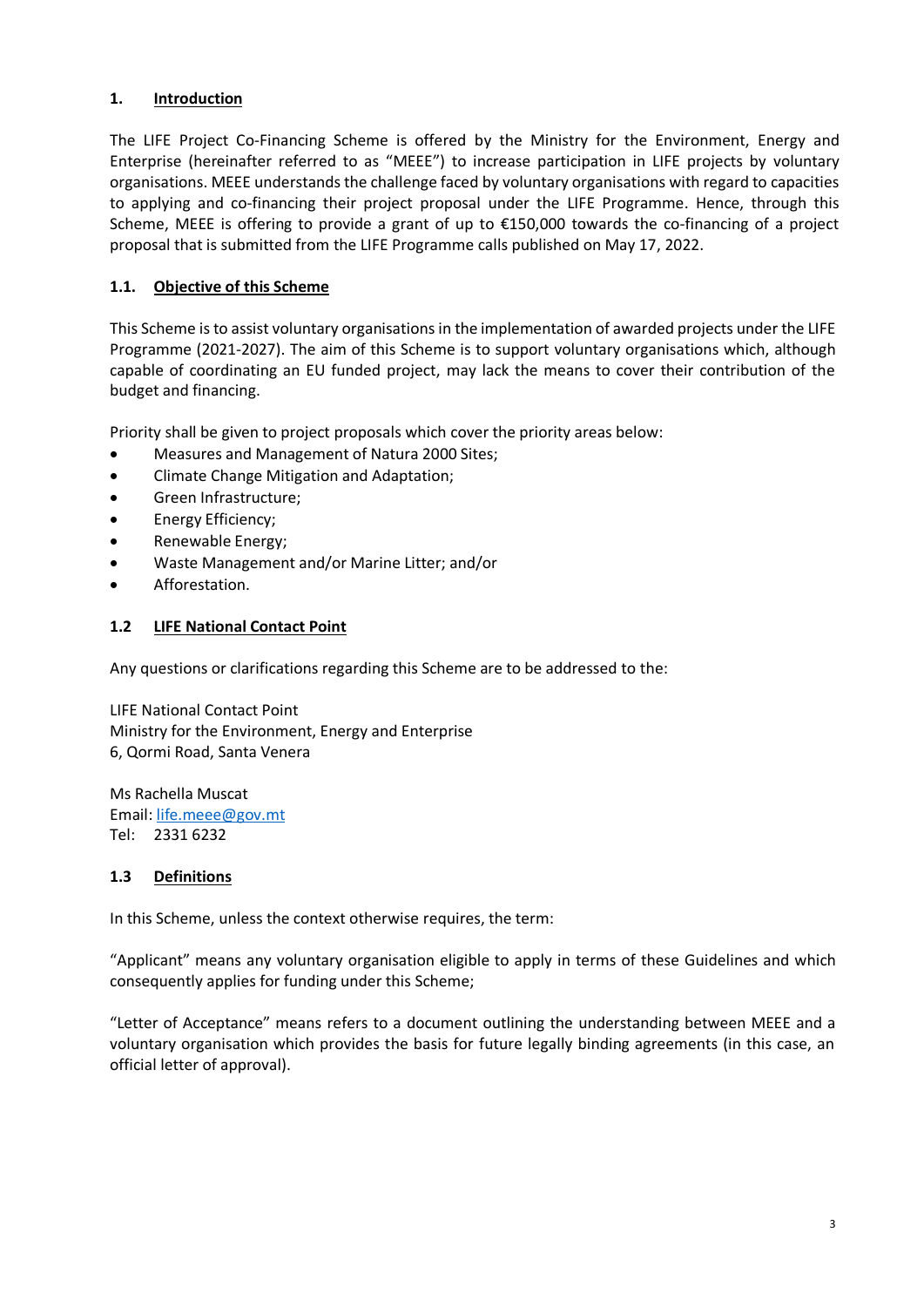# **2. Eligibility for Participation**

### **2.1 Applicant Eligibility**

This Scheme is offered to voluntary organisations, as a single legal entity, that fulfil the below requirements:

- Applicants must be an established non-Government, non-profit voluntary organisation in the Maltese territory; and
- Applicants must be duly enrolled with the Commissioner for Voluntary Organisations and must be compliant with the provisions of the Voluntary Organisations Act (Cap 492 of the Laws of Malta) and its subsidiary legislation.
- Applicants must also be the Coordinating Beneficiaries in subsequent submitted proposals under the LIFE Programme.

The above provisions are applicable to Applicants both at the date of deadline and until such time when funding is due to be granted.

# **2.2 Application Eligibility**

An application shall be considered eligible for funding under this Scheme if:

- the duly filled in application form is successfully submitted through the online submission platform and within the established deadline;
- the submitted application form is complete and includes all relevant supporting documentation;
- the submitted application form is coordinated by an eligible voluntary organisation that satisfies the eligibility criteria of Clause 2;
- Applicants requesting assistance under this Scheme are the Coordinating Beneficiary in the proposal;
- the Applicant submits evidence of financial capacity to indicate financial stability. Evidence of financial capacity shall include:
	- (i) a declaration by a warranted accountant/lawyer attesting that funds are available to match the required private financing;
	- (ii) profit and loss statements of the previous year;
	- (iii) audited financial statements or management accounts, if the audited accounts are not available of the previous two (2) years;
	- (iv) in case of new voluntary organisations operating in the first year of business, existing management accounts; cash flow and revenue projections are to be submitted for the next year. These are to be certified by a certified public accountant.

### <span id="page-3-0"></span>**2.3 Exclusion Criteria**

An application shall not be considered under this Scheme if:

- any of the eligible/applicant criteria are not met:
- the Applicant is bankrupt, subject to insolvency or winding-up procedures; its assets are being administered by a liquidator or by a court; it is in an arrangement with creditors; its business activities are suspended, or it is in any analogous situation arising from a similar procedure provided for under EU or national laws or regulations;
- it has been established by a final judgement or a final administrative decision that the Applicant is in breach of its obligations relating to the payment of taxes or social security contributions in accordance with the applicable law;
- it has been established by a final judgement or a final administrative decision that the Applicant is guilty of grave professional misconduct by having violated applicable laws or regulations or ethical standards of the profession to which the applicant belongs, or by having engaged in any wrongful intent or gross negligence, including, in particular: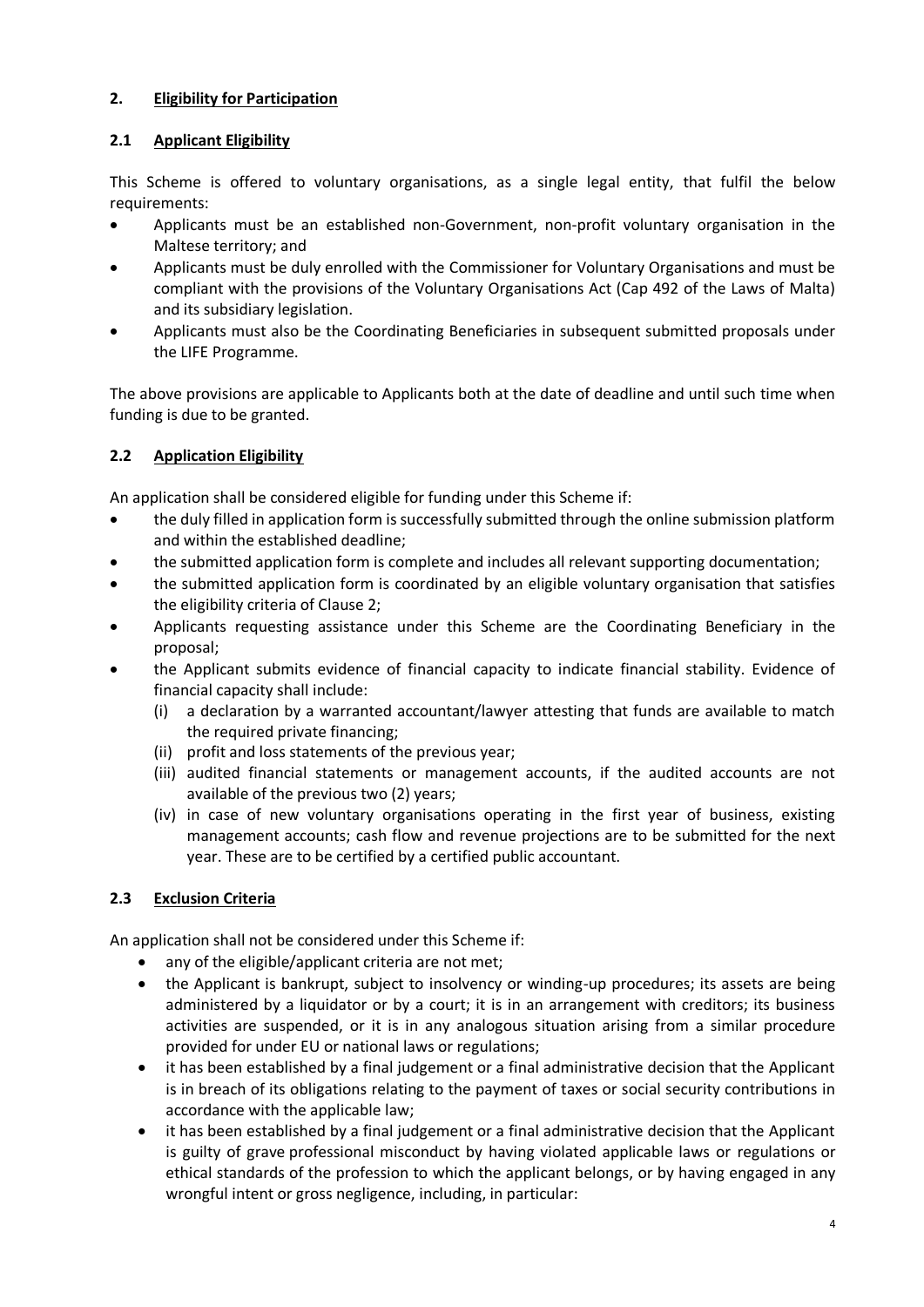- (i) fraudulently or negligently misrepresenting information required for the verification of the absence of grounds for exclusion or the fulfilment of eligibility or selection criteria or in the performance of a contract, a grant agreement or a grant decision;
- (ii) entering into agreement with other applicants with the aim of distorting competition;
- (iii) violating intellectual property rights;
- (iv) attempting to influence the decision-making process of the MEEE during the award procedure;
- (v) attempting to obtain confidential information that may confer upon its undue advantages in the award procedure.
- it has been established by a final judgement that the Applicant is guilty of fraud, corruption, conduct related to criminal organisation, money laundering or terrorism financing, terrorist offences or offences linked to terrorism activities, child labour or other offences concerning trafficking in human beings.
- the Applicant has shown significant deficiencies in complying with main obligations in the performance of a contract, a grant agreement or a grant decision financed by the Union's budget, which has led to its early termination or to the application of liquidated damages or other contractual penalties, or which has been discovered following checks, audits or investigations by an authorising officer, OLAF or the Court of Auditors.

#### **3. Application Process**

Applicants are to submit an e-application form, as explained below. Prospective applicants are to note that only soft copies submitted via the online portal will be accepted. Applications in hard copy, whether submitted by mail, by hand or by any other means will not be accepted. Likewise, applications via pendrive, cd or other digital storage means will not be accepted.

All relevant information and documentation will need to be submitted with the application form for the form to be considered for further processing. It is the responsibility of the Applicant to ensure that all requested information and documents are duly provided.

Only one (1) online application for each project proposal shall be submitted by the voluntary organisation. However a voluntary organisation can submit applications for different project proposals.

Should it be necessary, the Ministry for the Environment, Energy and Enterprise reserves the right to request additional information not included in these Guidance Notes from the Applicant where it is justified for the aims of implementing this Scheme in compliance with applicable laws and regulations.

Further details on the application process may be published on the website [www.environment.gov.mt.](http://www.environment.gov.mt/)

#### *Step One: Access the Website:*

- $\checkmark$  For the online application, access the webpage link: <https://environment.gov.mt/en/life/Pages/life2021-2027.aspx>
- ✓ If not yet registered, Applicants must first register with the VO Funding Portal, before proceeding to step 2.
- Search for the LIFE Co-Financing Scheme call
- $\checkmark$  Read the related guidelines which will assist in the filling and submission of the relevant application form.

#### *Step Two: Fill Out the Online Form, which includes:*

- Applicant details and VO registration number
- $\checkmark$  Description of the voluntary organisation
- $\checkmark$  Selection of national priorities areas covered by the project proposal
- $\checkmark$  Selection of LIFE priority project topic/s covered in the project proposal
- Summary of the project proposal and its impacts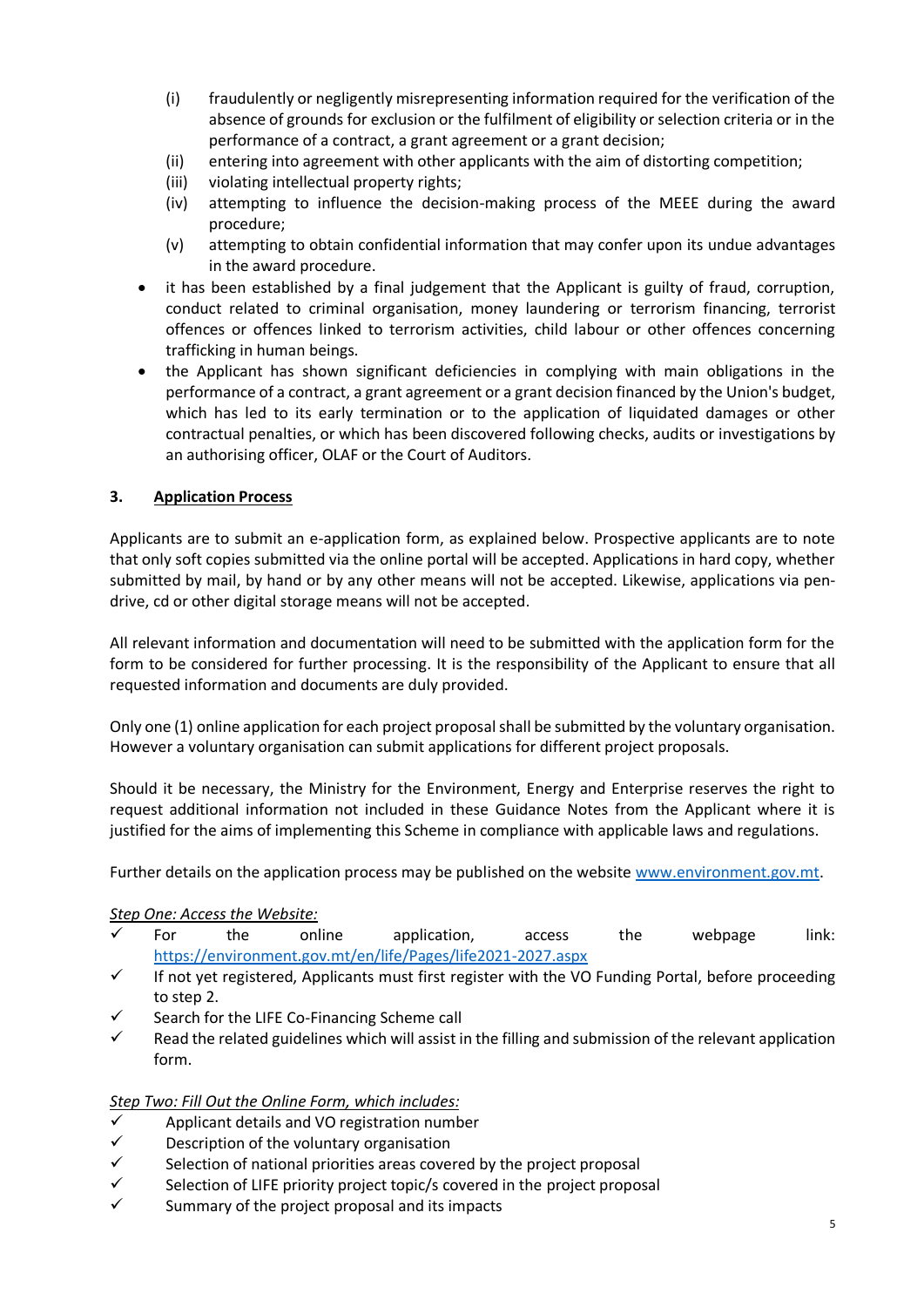### ✓ Experience in EU funded projects

# *Step Three: Submit the Application*

- Click the link to upload the necessary documents:
	- 1. VO Certification
	- 2. Draft of the LIFE Project proposal
	- 3. Audited financial statements, or Management accounts if the audited accounts are not available, of the years 2020, 2021 and up to application date
	- 4. In the case where a voluntary organisation is in its first year of business, existing Management accounts at application date, cash flow and revenue projections for next year certified by a certified public accountant
	- 5. Profit and Loss statements of the previous year
	- 6. Declaration by a warranted accountant/ lawyer attesting that funds are available to match the private financing
	- 7. Previous LIFE evaluation synthesis report (if applicable).

# **3.1 Deadline for Submissions**

The online application shall open on the **17 th May 2022** and shall close on the **1 st August 2022**.

Any submissions received after the deadline shall not be considered.

Applicants under this Scheme must keep in mind that any work undertaken before the Letter of Acceptance signed by the Ministry for the Environment, Energy and Enterprise shall not signify a commitment on behalf of the MEEE in terms of this Scheme.

Prospective applicants are strongly advised to avoid submitting applications on the last days of the Scheme to maximise the timeframe that the Applicant has to ensure that the project idea is submitted to the European Commission's LIFE programme on time.

# **3.2 Budget**

The total maximum budget available for the running of this Scheme is €150,000.

### **4. Eligible Cost**

This Scheme offers a grant towards the co-financing requirement with a successful application to the LIFE programme. This grant will only be considered if the LIFE full Project Proposal is successful in the European Union. As such, the eligible expenditures are those which are considered eligible in the project Grant Agreement. MEEE does not offer other funds for other activities except the contribution to the cofinancing which makes up the total project budget.

The successful Applicants to the Scheme shall be responsible for adhering to the criteria for eligible expenditure as stated in the LIFE guidelines for applicants, the specific LIFE Call that they are applying for and the terms and conditions of the applicable Grant Agreement.

Parties which are supported by this Scheme are expected to adhere to public procurement rules for fairness. Applicants are strongly encouraged to comply with green public procurement criteria, to the extent possible. Parties which are supported by the Scheme must adhere to general accounting and reporting principles as stated in the LIFE guidelines for applicants and the Grant Agreement.

Expenditure is considered eligible after the project has been approved by the Commission and the Grant Agreement is signed.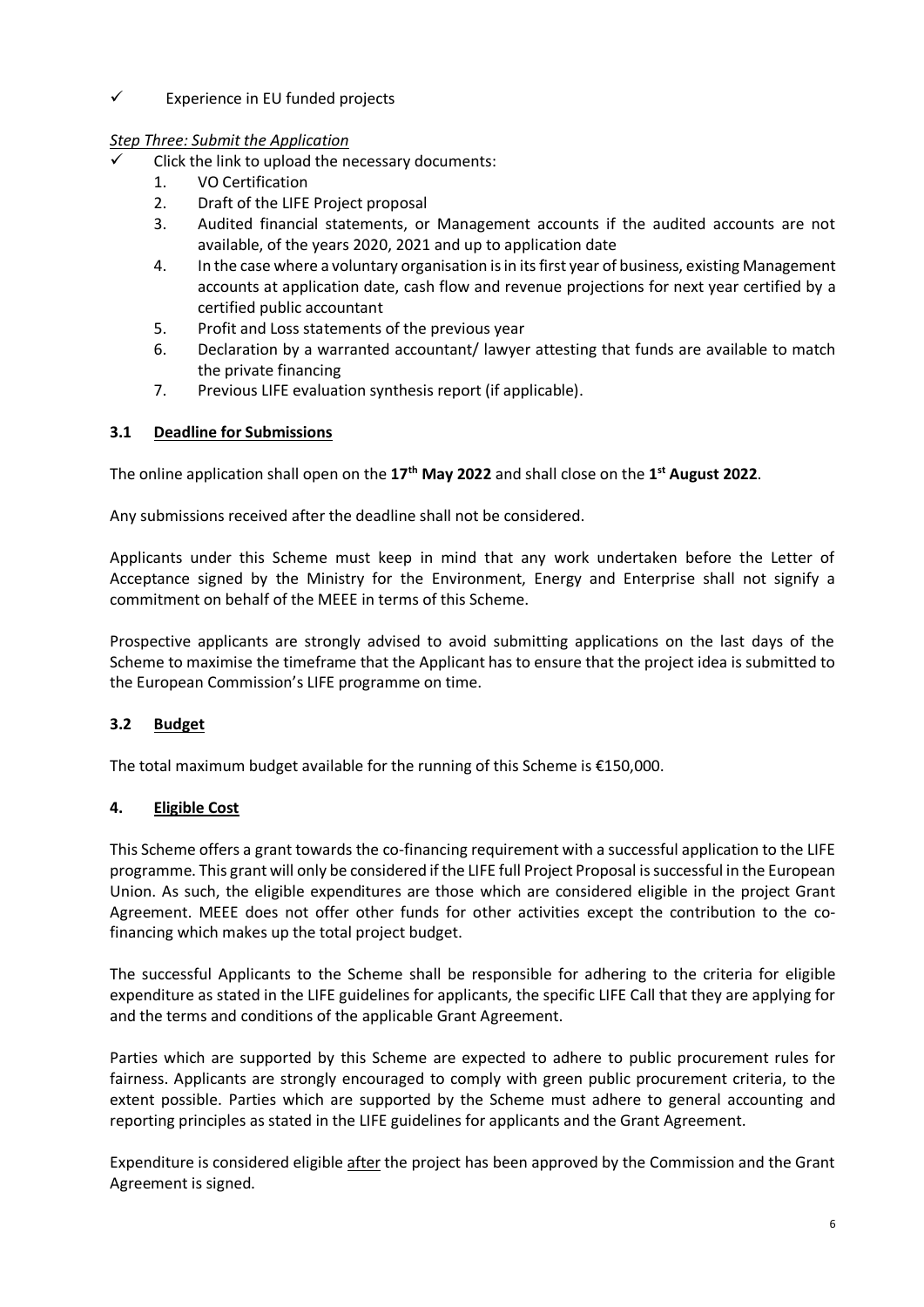To avoid the risk of double funding, the Applicant must indicate in the relevant section of the application form, the sources and the amounts of any other funding received or even applied for the same project.

# **5. Selection Process**

# **5.1 Selection Criteria**

The appraisal of applications submitted shall be undertaken by a Project Selection Committee appointed for the purpose by MEEE. Applications shall be judged on their adherence to the criteria and the marking scheme indicated hereunder:

| <b>Criteria</b>                                                                                                                                                                                                                                                                                                                                                                                                               | <b>Score</b> |
|-------------------------------------------------------------------------------------------------------------------------------------------------------------------------------------------------------------------------------------------------------------------------------------------------------------------------------------------------------------------------------------------------------------------------------|--------------|
| <b>General Selection Criteria (1st Stage)</b>                                                                                                                                                                                                                                                                                                                                                                                 |              |
| Relevance of the Project Proposal to the Priorities of the Scheme                                                                                                                                                                                                                                                                                                                                                             | 30           |
| - Extent to which the project meets the objectives, parameters, requirements and criteria<br>and addresses at least one of the priority areas<br>- Demonstrates needs, feasibility, effectiveness, reliability and sustainability of the<br>project proposal in meeting and addressing environmental needs and providing tangible<br>environmental benefits                                                                   |              |
| Quality of the Proposal                                                                                                                                                                                                                                                                                                                                                                                                       | 10           |
| Clarity of focus on achieving the declared outcomes in the most effective way<br>Soundness of budget and value for money, securing net long-term benefit<br>Compatibility of any site-specific interventions with their environmental context<br>Comprehensive and logical project management concepts as outlined in the<br>$\qquad \qquad \blacksquare$<br>documentation provided                                           |              |
| Capacity of Applicant Organisation to Carry Out Project Proposal<br>Sufficiency of resources of the organisation to carry out the proposed project<br>Demonstrated ability, competence and experience and capacity of the organisation<br>$\frac{1}{2}$<br>to successfully and lawfully implement the project in a timely and effective manner<br>The organisation's track record to meet appropriate environmental standards | 10           |
| Total (1 <sup>st</sup> stage)                                                                                                                                                                                                                                                                                                                                                                                                 | 50           |
|                                                                                                                                                                                                                                                                                                                                                                                                                               |              |
| Measures Specific Criteria (2 <sup>nd</sup> stage)                                                                                                                                                                                                                                                                                                                                                                            |              |
| How the proposed Project addresses a specific MEEE Priority Area<br>- See section 1.1 for the list of the MEEE priority areas                                                                                                                                                                                                                                                                                                 | 25           |
| Inherence to the Goals and Aims of the LIFE calls                                                                                                                                                                                                                                                                                                                                                                             | 50           |
| Including its impact and value against one of more of the following LIFE measures:<br>(i) Nature and Biodiversity<br>(ii) Circular Economy and Quality of LIFE<br>(iii) Climate Change Mitigation and Adaptation and/or<br>(iv) Clean Energy Transition                                                                                                                                                                       |              |
| Sustainability of the Expected Impact of the Project                                                                                                                                                                                                                                                                                                                                                                          | 25           |
| Total (2 <sup>nd</sup> stage)                                                                                                                                                                                                                                                                                                                                                                                                 | 100          |

Applicants must first pass a total score of 35 marks for the General Selection Criteria to be considered for the Co-Financing Scheme and to proceed to the 2<sup>nd</sup> Stage of evaluation. Applications which pass the 1<sup>st</sup>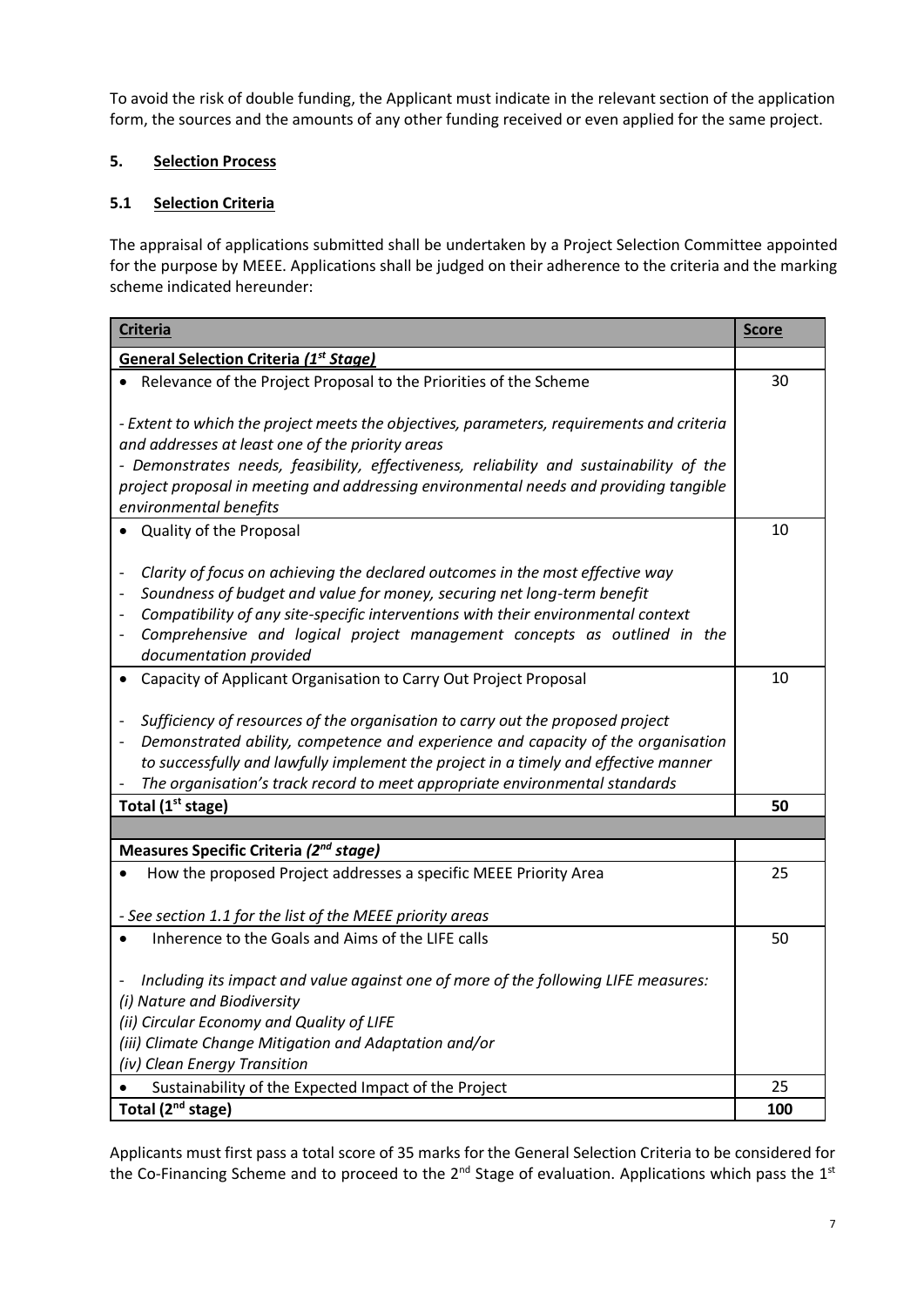Stage (General Selection Criteria) will then be evaluated against the terms of the calls and the aims of the measure specific criteria of the area of LIFE.

In stage 2, the applications will be scored out of 100 and Applicants need 70 or higher to proceed. The proposal project idea will be judged against the aims, criteria and objectives of the specific LIFE measures the proposal will be submitted for and in adherence to the specific LIFE call.

Allocation of grants will be based on the final mark and ranking obtained and budget avaiable. A Letter of Acceptance by MEEE that the co-financing element will be provided will be duly signed and submitted to the selected applicant Voluntary Organisation. Those project proposals which are not successful in obtaining the co-financing due to lack of funds, but which form part of the final ranking, will be placed on a reserve list. This will be done so that should the EU Commission not select the top ranked project proposal, but select one of those in the reserve list, then the co-financing element can be granted to them.

# <span id="page-7-0"></span>**5.2 Outcome of the Selection Process**

The Scheme will operate according to a systematic process from the submission to the outcome of the application.

The NCP at MEEE shall be responsible for the timely notification of Applicants of the outcome of their application.

In case the application is successful the NCP shall provide the successful voluntary organisation with the decision of acceptance of the project proposal for co-financing. The Letter of Acceptance will refer to the full legal name of the organisation, the key contact and the name of the selected proposal proposal that will be co-financed by MEEE and may include conditions made by the Project Selection Committee. The period of eligible expenses begins on the date of the Letter of Acceptance. A scanned copy of the Letter of Acceptance shall be provided to the voluntary organisation by email.

In the case that the application is unsuccessful, the NCP shall provide the overall scores given by the Project Selection Committee. Unsuccessful applicants may appeal the decision within five (5) days of the result by sending an appeal in writing, outlining the area of contention, to [life.meee@gov.mt.](mailto:life.meee@gov.mt)

Any appeal will be reviewed by an Appeals Committee made up of officials who were not involved in the project selection process. The appeal shall be decided, within ten (10) days, after a review of the complaint. The NCP shall be informed whether the original decision will be reversed or upheld. The decision on the appeal shall be final.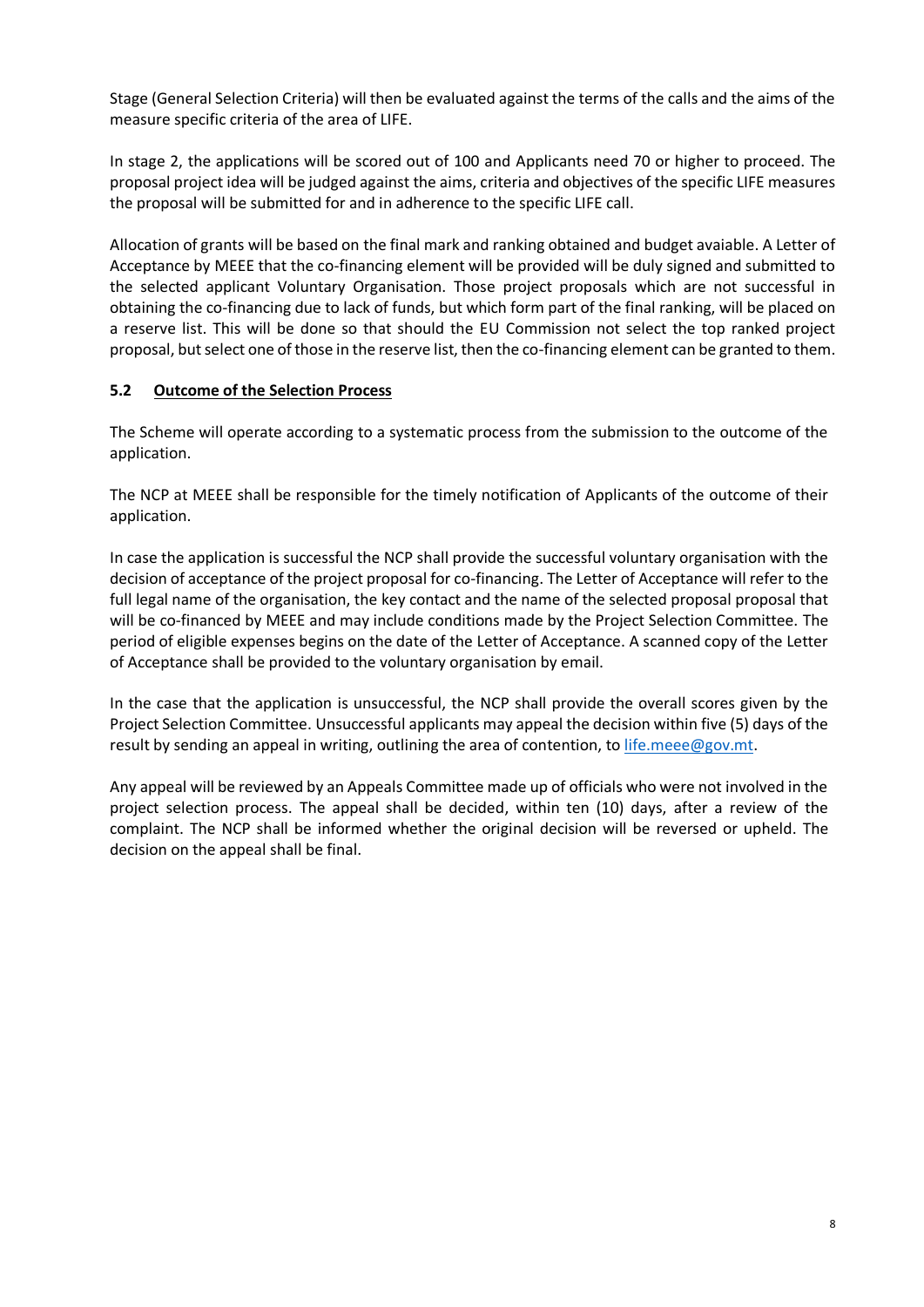<span id="page-8-0"></span>

#### **6. Contractual Obligations**

Upon signing the Grant Agreement, the Beneficiary voluntary organisation becomes legally bound by certain provisions. The following sections provide information on some aspects of the contractual obligations of the Beneficiary.

#### **6.1 Funding Agreement**

Successful Applicants shall enter into a Funding Agreement with the MEEE. The Funding Agreement shall be subject to the conditions set out in these guidelines as well as those contained in the call for applications and shall also include any specific conditions and arrangements as necessary to ensure proper governance and enforcement of the grant conditions as well as effective implementation, achievement and durability of environmental benefits.

In accepting funding from the Scheme, a Beneficiary is expected to:

- $\triangleright$  ensure that the project commences promptly and progresses according to the established timelines and budget;
- submit performance reports to the satisfaction of the MEEE;
- $\triangleright$  provide due acknowledgement to MEEE, as co-financier, in all publications and reports, all informative signage and all public communications relating to the approved project; and
- $\triangleright$  ensure that all funds are used in line with the grant conditions.

### **6.2 Public Procurement**

Beneficiaries of this Scheme are to be aware that they are bound by the principles of good governance, sound financial management and relevant EU or National Legislation.

Checks in relation to public procurement will verify that Union public procurement rules and related national rules are complied with and that the basic principles of transparency, objectivity, nondiscrimination and appropriate disclosure have been respected throughout the entire process.

The documents to be submitted with each payment claim by beneficiaries shall be comprehensive enough to enable verification of the legality and regularity of the expenditure in compliance with national and Union rules. Administrative checks shall thereby comprise, as far as possible, a complete review of the supporting documents to each payment claim.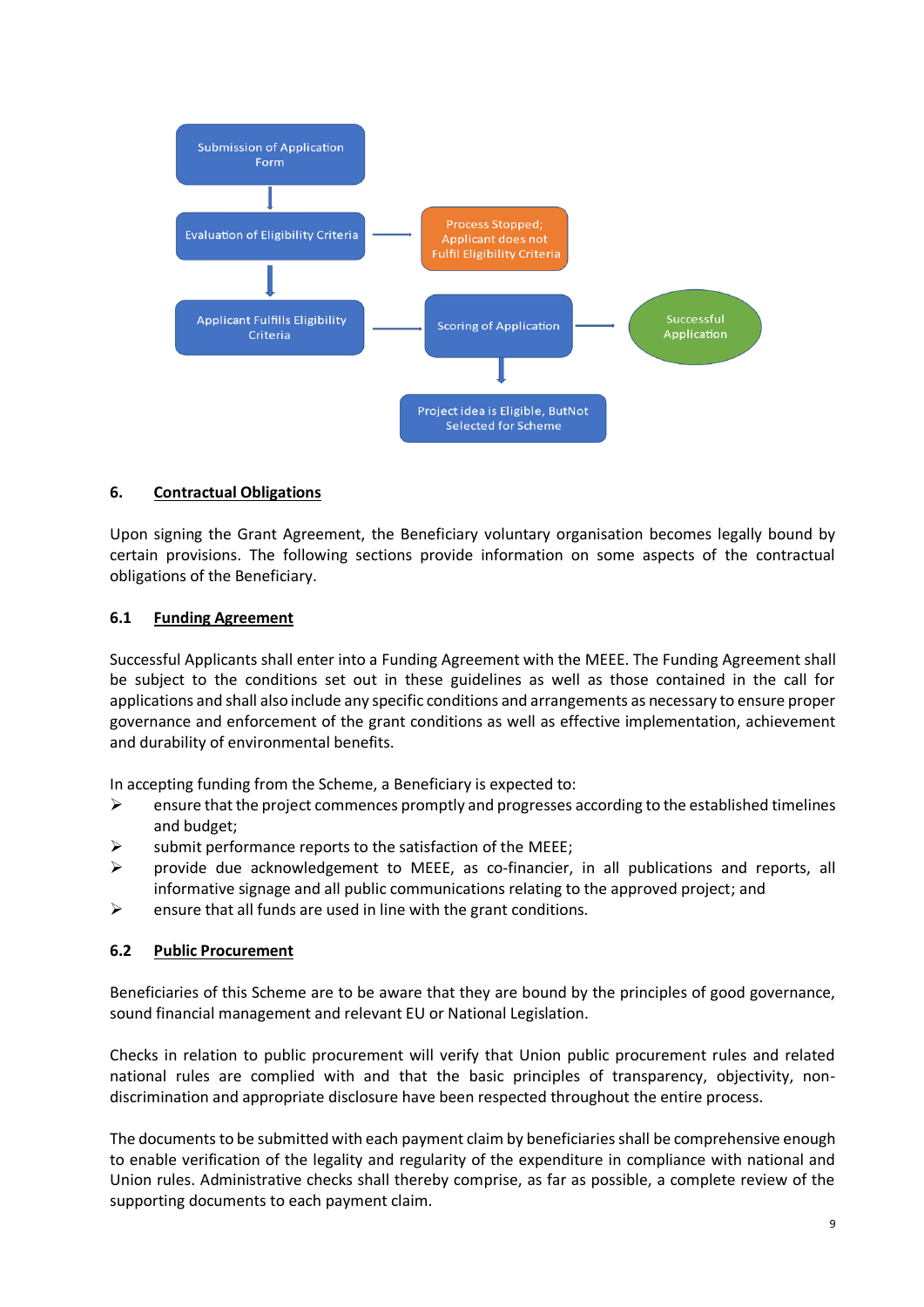When submitting a request for payment of suppliers and/or contractors, it is crucial that all necessary documentation is presented and that the payment claims/invoices submitted are clear and valid as per the twelfth schedule of the Value-Added Tax Act (Cap 406 of the Laws of Malta), which stipulates what a tax invoice should include.

In general, a tax invoice should contain the following particulars:

- 1. the date of issue;
- 2. a sequential number which uniquely identifies the invoice;
- 3. the name, address and VAT number of the supplier;
- 4. the name, address and VAT number of the customer;
- 5. a description sufficient to identify the quantity and nature of the goods or the extent and nature of the goods or the extent and nature of the services applied;
- 6. the date on which the supply was made or complete or the date on which a payment on account of a supplier was made;
- 7. the taxable value per rate or exemption, the unit price exclusive of tax and any discounts or rebates if they are not included in the unit price;
- 8. the amount of tax chargeable, if any, at each rate so chargeable;
- 9. the total amount of tax chargeable, if any.

MEEE retains the right to reject any payment claim if this is not of sufficient quality or does not contain all the relevant details.

#### **6.3 Payments**

Where applicable, the Beneficiary voluntary organisation may opt to request an interim payment. These payments will be carried out in lots. In total, these lots cannot exceed 50% of the total eligible grant amount and shall be paid upon presentation of relative invoices and eligible proof of payment.

The Applicant may only claim back expenditure that is incurred from the date of submission of the application. The Beneficiary may submit a request for reimbursement once all project components have been completed and payments settled in full upon certified completion of the project.

In cases where a project consists of structural works, the Beneficiary has to present an actual bill of quantities, as well as a declaration of completed works endorsed by a warranted architect related to the cost components contracted. Moreover, the Beneficiary also has to submit drawings highlighted by the architect to reveal which sections of the holding are being affected by the grant reimbursement.

The beneficiary shall, within one (1) month following project completion, submit to the MEEE a final Progress Report and a completion certificate, also including documentary evidence and photographs to confirm that all project components have been successfully implemented to the required standards.

If the Beneficiary does not meet all requirements set out in the Grant Agreement or is found to have defaulted on the conditions of the grant, MEEE may decide to recover the entire co-financing, or any proportionate amount, at its sole discretion. The Beneficiary shall repay any such amount within thirty (30) days from being intimated by MEEE. Monies due shall be deemed to constitute public debt and the applicable measures may be taken or enforced to recover such debt.

MEEE reserves the right to rescind any funding agreement at any time if any of the conditions set out therein are not properly observed. Furthermore, if at any point it results that an application, or any terms of agreement (or the inclusion or omission of any such terms), were vitiated or influenced by incorrect, misleading or fraudulent information or assurance, or by a breach of rules or regulations, MEEE shall have the right to revoke the agreement or parts thereof, or to amend its terms, as it deems appropriate, as well as to recover any funds or seek any other appropriate redress. MEEE shall not be liable for any ensuing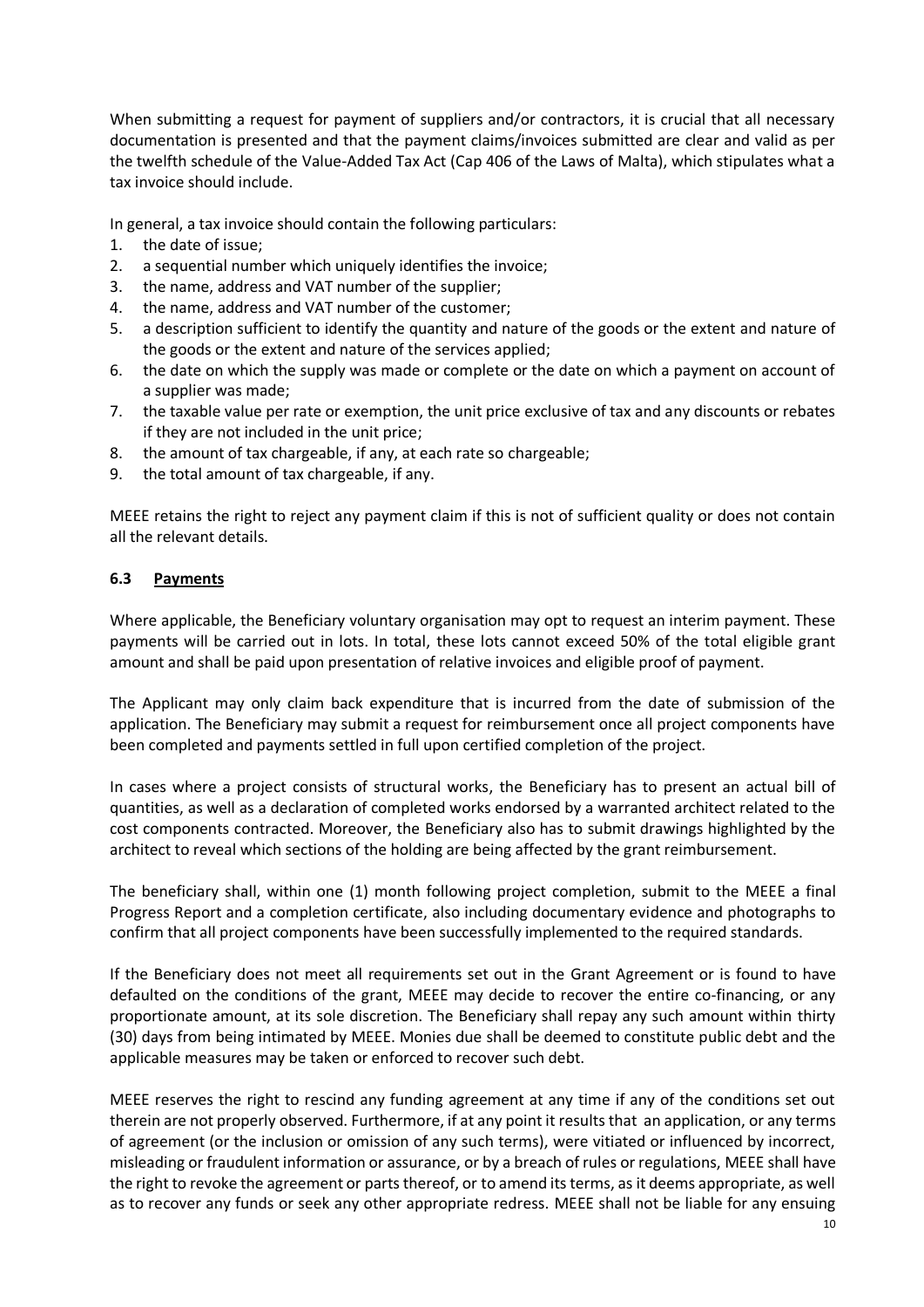damage or inconvenience suffered by the Beneficiary or third parties. MEEE shall also have the right to take further action in the event of fraud or other malicious circumstances.

# **7. State Aid**

The grant is applicable to eligible applicants that do not carry out an economic activity within the meaning of Article 107 TFEU. The successful project under the EU LIFE Programme should also not give rise to an economic activity.

In the case where the eligible applicant carries out an economic activity within the meaning of Article 107 TFEU and/or the successful project would give rise to an economic activity, the grant will be awarded in line with State aid rules.

### **8. Auditing and Monitoring**

### <span id="page-10-0"></span>**8.1 Monitoring**

The Committee may conduct monitoring measures whereby Beneficiaries are asked to present the necessary documentation for auditing purposes. In applying for support under this Grant the beneficiary is deemed automatically as agreeing to cooperate with or take part in such audits, which are important for reviewing the effectiveness of the measure as well as evidencing implementation of projects.

MEEE shall have the right to review any documentation pertaining to the beneficiary organisation in relation to the grant obtained and to take any action as it considers appropriate if the relevant procedures and safeguards are not observed.

### <span id="page-10-1"></span>**8.2. Auditing**

Beneficiaries may be required to provide proof that the grant has been used correctly and in accordance with the provisions of this Scheme.

Beneficiaries must also retain all documentation pertaining to the funded project, as well as original fiscal invoices and receipts, for a period of up to two (2) yearsfollowing the submission of the accounts in which the final expenditure of the completed project is included and submit them when and as requested.

If it is shown that an application, or any terms of agreement (or the inclusion or omission of any such terms), were vitiated or influenced by incorrect, misleading or fraudulent information or assurance, or by a breach of rules or regulations, MEEE shall have the right to revoke the scheme agreement or parts thereof, or to amend its terms, as it deems appropriate, as well as to recover any funds or seek any other appropriate redress. MEEE shall not be liable for any ensuing damage or inconvenience suffered by the beneficiary or third party. MEEE shall also have the right to take further action in the event of fraud or other malicious circumstance.

#### <span id="page-10-2"></span>**9. Interpretation**

This document endeavours to establish comprehensive and unambiguous rules governing participation in this initiative. However, should circumstances arise where the provisions herein are inadequate, unclear, ambiguous, or conflicting, MEEE shall exercise its discretion in the interpretation of the rules through the setting up of an ad hoc committee.